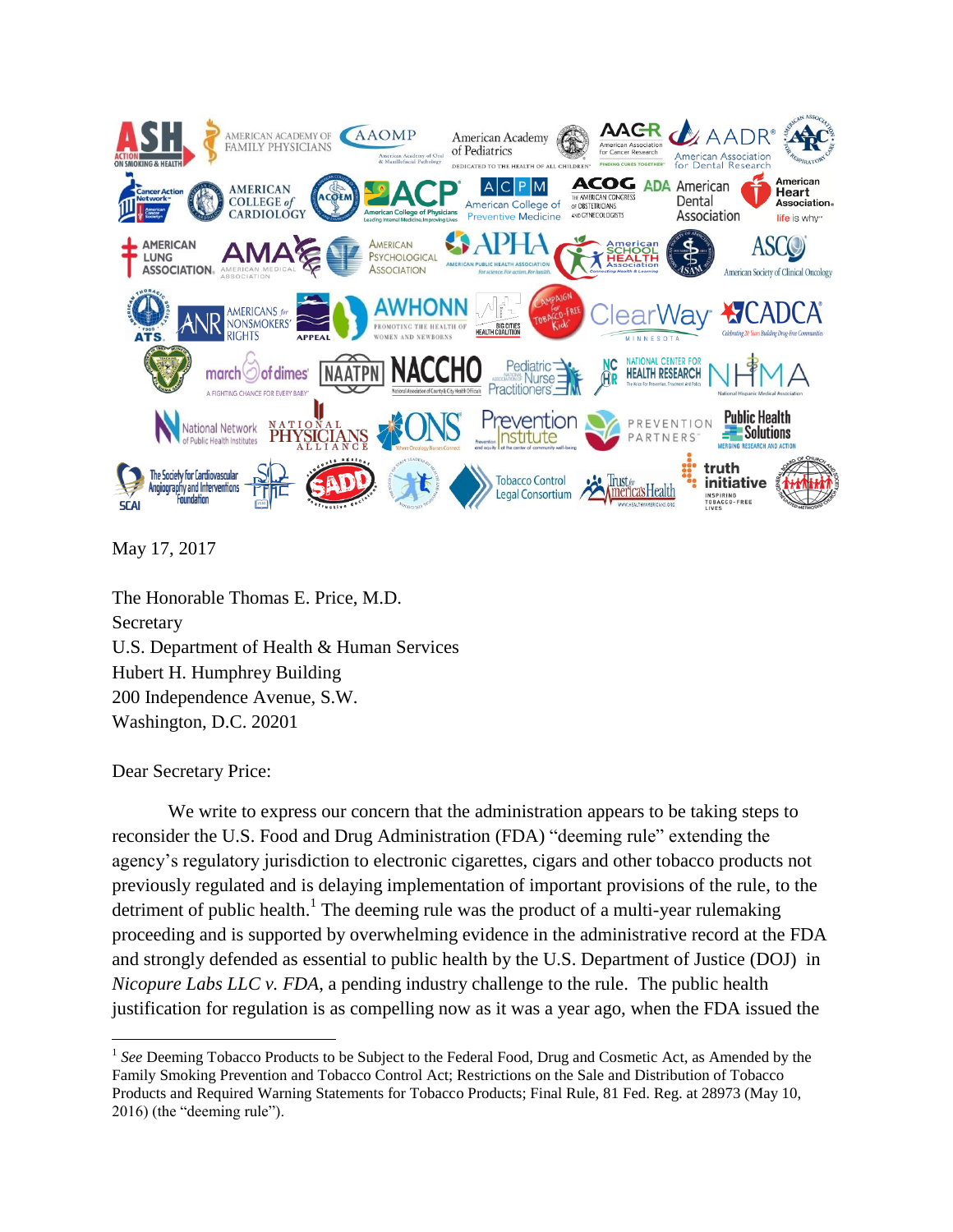final deeming rule. There is, therefore, no basis for a reconsideration of the rule or a failure to defend it strongly in court. Every day of delay in its full implementation subjects the public to the continuing public health threat of unregulated, highly addictive and dangerous tobacco products, many of which come in sweet or candy flavors which are designed and marketed to appeal to children.

Twice in recent months the DOJ has requested extensions of time to file motions for summary judgment dismissing pending tobacco industry legal challenges to the deeming rule, citing the change in administration and new leadership at the U.S. Department of Health and Human Services (HHS) as requiring additional time to "more fully consider" the issues raised by these challenges. The first such motion was filed, with the industry plaintiffs' consent, on March 1, 2017, in *Cyclops Vapor 2, LLC v. FDA*, resulting in a 60-day extension of time to file the government's summary judgment papers. A motion for an extension of time was also filed at that time by the government jointly with the industry plaintiffs in *Cigar Association of America v. FDA*. That extension also was granted, as was an extension in *Sanchez Icaza and Global Premium Cigars v. FDA.* Then, on May 1, 2017, facing new deadlines for its summary judgment motions, the DOJ filed joint motions with the industry plaintiffs seeking another three-month extension of all pending deadlines in the three cases.

Significantly, the FDA announced on May 1 that it will defer enforcement of all future compliance deadlines for e-cigarettes, cigars and all other products affected by the deeming rule, for three months, to "allow new leadership at the FDA and the Department of Health and Human Services additional time to more fully consider issues raised by the final rule that are now the subject of multiple lawsuits in federal court." The FDA announcement states that its action will extend compliance dates for such fundamental requirements as the submission of plans for implementation of cigar health warning labels, ingredient listing, the production of documents on the health effects of products, substantial equivalence and premarket tobacco applications and the reporting of harmful and potentially harmful product constituents.

There is no legal or policy reason to delay implementation of any provision of the deeming rule, or to reconsider the government's strong legal defense of the rule. As the following discussion demonstrates as to e-cigarettes and cigars, the two primary tobacco products at issue in the pending cases, the importance of the rule for the protection of public health is evident from both the extensive administrative record compiled by the FDA as well as the record evidence cited in the DOJ summary judgment brief in the *Nicopure Labs* case.

As to e-cigarettes and related products, the record cited by the FDA in the May 2016 final rule, and the record cited by the government in the DOJ brief in support of its summary judgment motion in the *Nicopure Labs* case, make a compelling case for regulation.<sup>2</sup> According to the

 $\overline{a}$ 

<sup>&</sup>lt;sup>2</sup> See Memorandum in Opposition to Plaintiffs' Motions for Summary Judgement and in Support of Defendants' Cross-Motion for Summary Judgment, *Nicopure Labs, LLC v. FDA* and *Right to be Smoke-Free Coalition v. FDA*  (consolidated), CA Nos. 16-878, CA No. 16-1210 (D.D.C. filed August 16, 2016) ("DOJ Brief").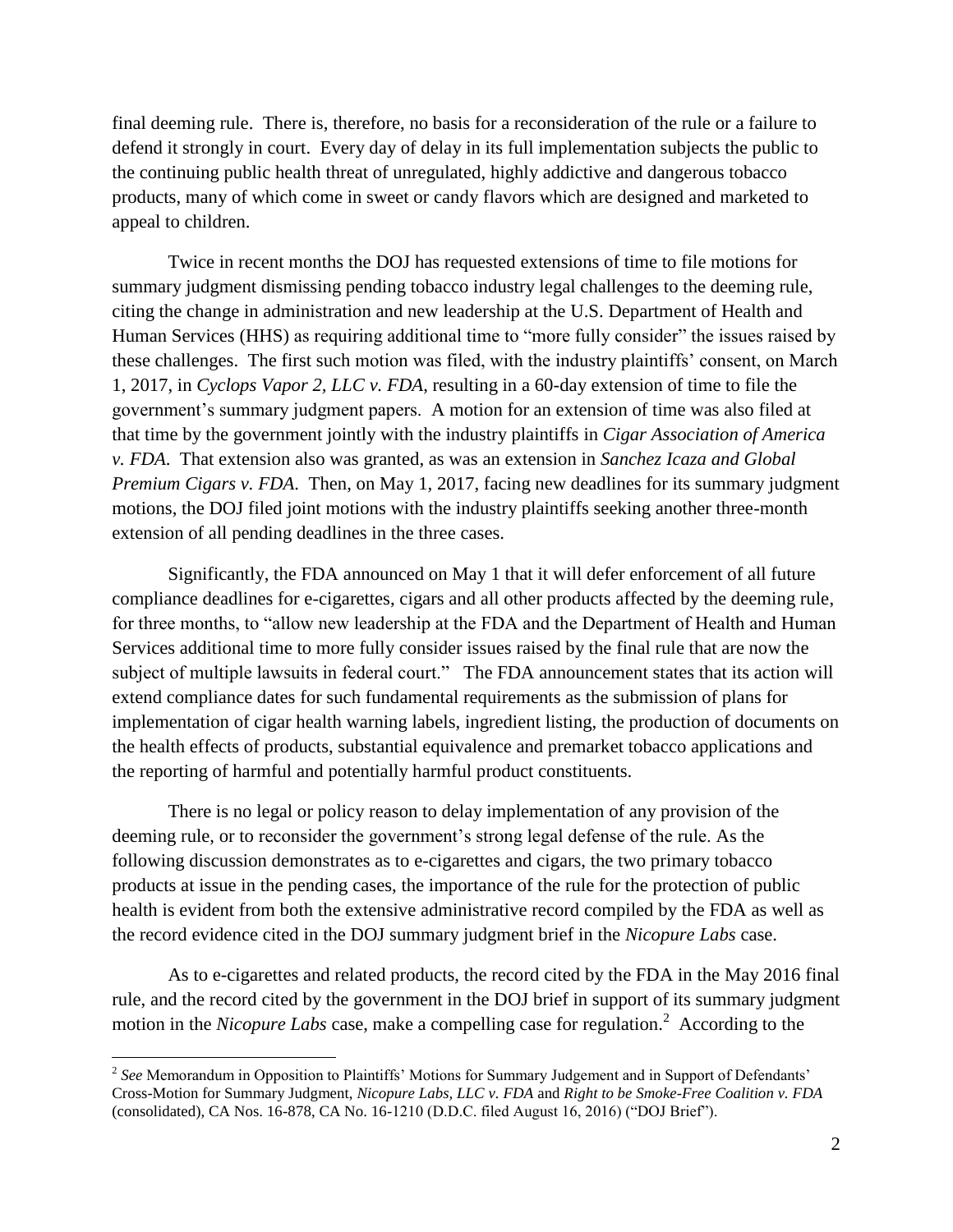DOJ, the recent "explosion in virtually unregulated [e-cigarette] products raises significant public health concerns."<sup>3</sup> These concerns include the growing prevalence of e-cigarette use among youth, their addictiveness due to nicotine delivery comparable to conventional cigarettes, the toxicity of nicotine and its significant risk of adverse effects on pregnant women and the stilldeveloping adolescent brain, the divergence of actual nicotine content from labeled content, the inhalation risks of certain e-liquid ingredients, including certain flavorings, the risk of battery explosion and resulting injury, and the potential harm to nonusers of secondhand aerosol containing nicotine.<sup>4</sup>

The DOJ brief also cited the record evidence that "[i]n contrast to conventional cigarettes, which are permitted in only two characterizing flavors – tobacco and menthol – a staggering 4,000 to 8,000 different varieties of e-liquid …are now sold in the United States" and "[m]any of these are fruit or candy flavored, magnifying 'their appeal to youth and young adults."<sup>5</sup> The DOJ also cited evidence that 73 percent of brands offer fruit flavors and 71 percent offer candy flavors; indeed, the three top-selling flavors at e-liquids.com, a large online retailer, are "Unicorn Milk" (strawberries and cream), "TNT" (strawberry, apple and peach) and "I Love Donuts" (blueberries and pastry). <sup>6</sup> According to the FDA's Population Assessment of Tobacco and Health (PATH) study, 85.3 percent of current e-cigarette users aged 12-17 had used a flavored ecigarette in the past month and 81.5 percent of current youth e-cigarette users said they used ecigarettes "because they come in flavors I like."<sup>7</sup>

The appeal of these flavored products to young people has been magnified by e-cigarette marketing. The DOJ brief cites abundant evidence of record that "e-cigarette advertising specifically targets youth, mimicking the strategies previously used by 'Big Tobacco' – to devastating effect – and thus banned for conventional cigarettes."  $8$  The DOJ cites several examples, including advertising during events and programming with high levels of youth viewership, advertising using celebrity endorsements to depict e-cigarette use as "glamorous, rebellious, sexy, and masculine," and the distribution of free samples at events geared toward youth, including concerts, music festivals, parties and sporting events.<sup>9</sup>

Given the proliferation of flavored products and these youth-targeted marketing strategies, it is hardly surprising that, as the DOJ points out, the record evidence demonstrates a dramatic spike in youth usage of e-cigarette products: from 2011 to 2014, current use by high school students rose eight-fold, from 1.5 to 13.4 percent.<sup>10</sup> By 2014, e-cigarettes had eclipsed

 $\overline{a}$ 

 $3$  DOJ Brief at 10.

<sup>4</sup> *Id.* at 9-15.

<sup>&</sup>lt;sup>5</sup> *Id.* at 10 (citing 81 Fed. Reg. at 29,011).

<sup>6</sup> *Id.* at 10.

<sup>7</sup> Ambrose, BK, et al., "Flavored Tobacco Product Use Among US Youth Aged 12-17 Years, 2013-2014," Journal of the American Medical Association, published online October 26, 2015. Study cited at 81 Fed. Reg. at 29014. <sup>8</sup> DOJ Brief at 15.

<sup>9</sup> *Id.* at 15-16.

<sup>10</sup> *Id.* at 9.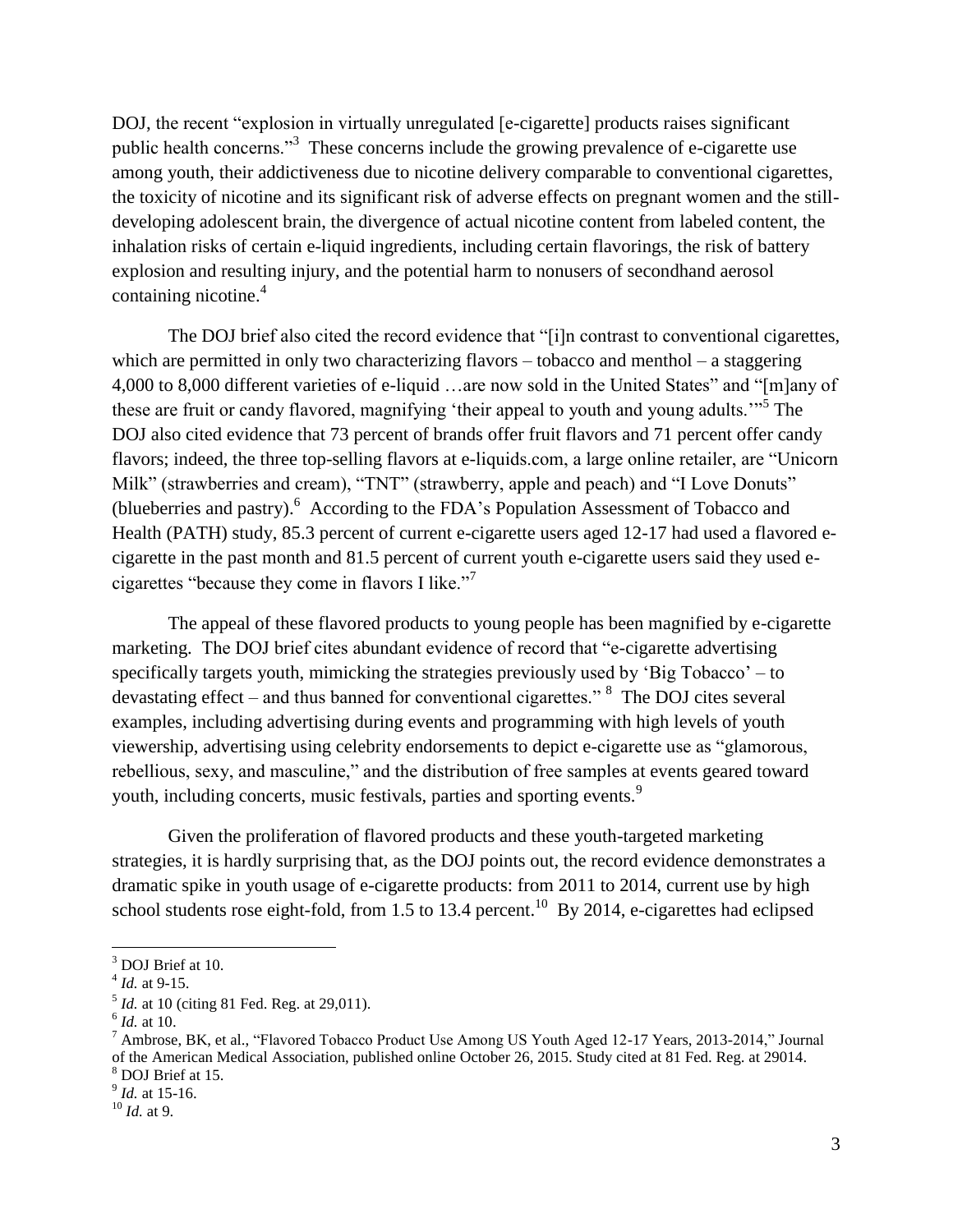conventional cigarettes as the most widely used tobacco product among youth, with more than 2.4 million current users in middle and high school alone.<sup>11</sup>

As to cigars, the FDA also found compelling evidence that cigars pose significant health risks, including the risk of addiction, and that they are increasingly available in candy and fruit flavors that appeal to children, predictably resulting in rates of cigar smoking among young people that remain high, despite declining rates of cigarette smoking. The FDA found that cigar smoke contains many of the same harmful constituents as cigarette smoke and may have higher levels of several harmful compounds.<sup>12</sup> All cigar smokers have an increased risk of oral, esophageal, laryngeal and lung cancer compared with non-tobacco users, as well as a higher risk of chronic obstructive pulmonary disease (COPD) and stroke as compared with non-smokers. Moreover, cigars emit harmful secondhand smoke.<sup>13</sup> Cigars also are powerfully addictive, due to their delivery of nicotine. A single cigar can contain as much tobacco as an entire pack of cigarettes and nicotine yields from smoking a cigar can be up to eight times higher than yields from smoking a cigarette.<sup>14</sup> Citing the conclusions of the Surgeon General, the FDA also concluded that all cigar products, including so-called "premium cigars," pose serious risk of disease and are addictive.<sup>15</sup>

The FDA also found the prevalence of cigar smoking among young people to be of particularly serious concern. National surveys show that 8.2 percent of high school students and 1.9 percent of middle school students had smoked cigars in the past  $30 \text{ days}$ .<sup>16</sup> In fact, more than 2,500 persons under the age of 18 smoke their first cigar each day.<sup>17</sup> Because cigar smoking prevalence has declined much less dramatically than cigarette smoking among youth, the prevalence rates are now comparable. In 2014, for example, the prevalence of current cigar smoking was slightly greater than cigarette smoking among high school boys.<sup>18</sup> There is little doubt that the continuing high rates of youth cigar smoking are largely due to the industry's successful strategy of flavoring their products to make them appealing to kids. According to the FDA's PATH study, 71.7 percent of current cigar smokers aged 12-17 had used a flavored cigar in the last month; 73.8 percent of these current youth cigar smokers said they smoked cigars "because they come in flavors I like."<sup>19</sup>

In light of the overwhelming record evidence compiled by the FDA, persuasively presented as to e-cigarettes by the DOJ in the *Nicopure Labs* case, there is no public health justification for the FDA to reconsider the deeming rule, or to postpone the implementation of its

 $\overline{a}$ 

<sup>11</sup> *Id.*

 $12$  81 Fed. Reg. at 29020.

<sup>13</sup> *Id.*

<sup>14</sup> *Id.* at 29022.

<sup>15</sup> *Id.* at 29020-29022.

<sup>16</sup> *Id*. at 28985.

<sup>17</sup> *Id.*

<sup>18</sup> *Id*. at 29023.

<sup>19</sup> Ambrose, *supra* at note 9.